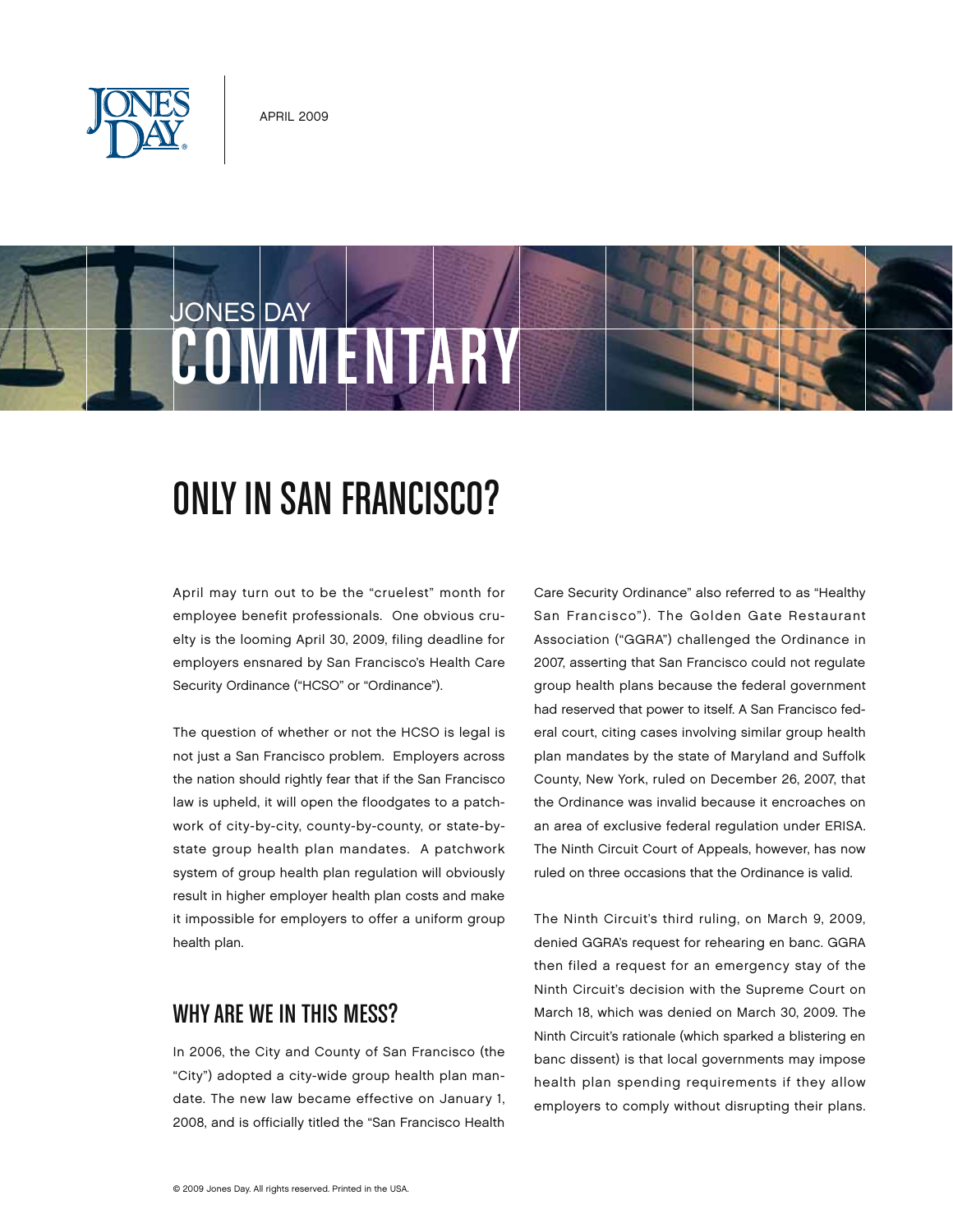Healthy San Francisco requires businesses with at least 20 employees to do one of the following:

- • Make a minimum per-hour health care expenditure for each covered employee.
- Pay the City for coverage through the Healthy San Francisco Fund.
- • Contribute the minimum per-hour health care expenditure to health care accounts for employees.

### How Does the Ordinance Work?

The Ordinance requires all "covered employers" to make special "health care expenditures" on behalf of all "covered employees." For-profit companies having 20 or more employees must comply.<sup>1</sup> "Covered employees" include any person working in San Francisco who has been employed by the employer for 90 days and who works eight or more hours per week in San Francisco. A "large" employer (employing 100 or more employees) must provide at least \$1.85 per hour in health care expenditures for each covered employee. As of January 1, 2009, employers that have 20 to 99 employees must provide \$1.23 per hour in health care expenditures for each covered employee. All of a company's employees nationwide are counted in determining the size of the employer (not just the employees working in San Francisco). To fulfill the health care expenditure requirement, covered employers may make payments to health insurers, reimburse employees for their actual health care expenditures, establish health savings accounts or flexible spending arrangements, or make payments directly to the Healthy San Francisco program. The Ordinance further requires all covered employers to maintain certain records, provide certain notices to employees, and submit annual compliance reports to the City.

\_\_\_\_\_\_\_\_\_\_\_\_\_

#### Legal Background

Prior to San Francisco's foray into mandating health plan benefits, the State of Maryland and Suffolk County, New York, each enacted laws requiring employers to provide employees with a minimum amount of medical plan coverage or pay the difference into government coffers. Employers immediately filed challenges to each of these new laws in federal court, and each federal district court ruled in response that local government health plan mandates were invalid. *Retail Indus. Leaders Ass'n v. Fielder*, 435 F. Supp. 2d 481, 495 (D. Md. 2006), *aff'd*, 475 F.3d 180 (4th Cir. 2007).

Both the Suffolk County Fair Share Act and the Maryland Fair Share Act in the *Fielder* case are called "pay or play" laws. Each law requires employers to "play" by paying a minimum amount of payroll for employee health care coverage or "pay" by paying the difference into a government-administered fund. On January 17, 2007, the Fourth Circuit Court of Appeals, in affirming the district court's decision, ruled that the Maryland Fair Share Act "effectively required employers in Maryland covered by the Act to restructure their employee health insurance plans," and as a result, "it conflicts with ERISA's goal of permitting uniform nationwide administration of these plans." *Retail Indus. Leaders Ass'n v. Fielder*, 475 F.3d 180, 183 (4th Cir. 2007). On July 16, 2007, Suffolk County's socalled "fair share law" was also found to be preempted by ERISA. *Retail Indus. Leaders Ass'n v. Suffolk County,* 497 F. Supp. 2d 403 (E.D.N.Y. 2007).

# WHAT MUST SAN FRANCISCO EMPLOYERS DO NOW?

Due to the Ninth Circuit's three rulings, employers must now comply with the City of San Francisco's employer group health plan mandate. While many believe GGRA will ask the U.S. Supreme Court to find the Ordinance is preempted by ERISA, there is no guarantee the Supreme Court will even hear the case. A final decision on the validity of the Ordinance will probably not occur until sometime in 2010. In the meantime, all employers with 20 or more employees who

<sup>1.</sup> Nonprofits with fewer than 50 employees are exempt from the Ordinance; larger nonprofits are subject to the Ordinance.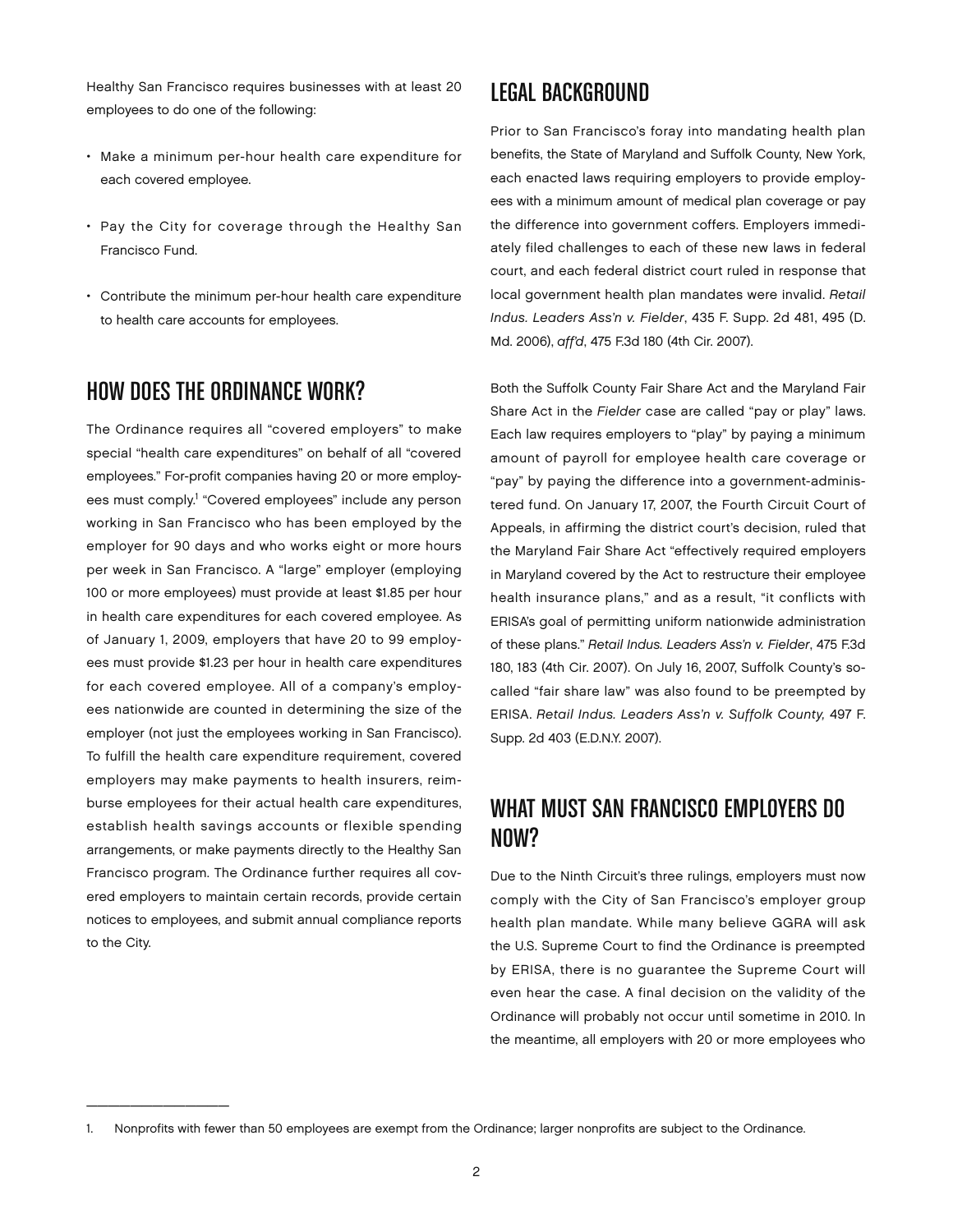work eight or more hours per week in San Francisco must take steps to comply.

Every covered employer is required to provide information to San Francisco on an annual basis regarding its health care expenditure compliance. April 30, 2009, is the due date for the first Annual Report Form ("ARF"). This information must be reported on the Office of Labor Standards Enforcement's Health Care Security Ordinance mandatory annual reporting form, which will be mailed to all businesses registered to do business in San Francisco. Please note that only one ARF is to be filed for all entities within the same "group of controlled corporations" (as defined for purposes of income tax filing). All San Francisco businesses are also subject to investigations and audits by the Office of Labor Standards Enforcement (the "OLSE"). Employers must provide the OLSE with access to workers and other witnesses, as well as employer records, including but not limited to employee time sheets, payroll records, employee paychecks, and other documents described in the regulations. Finally, the Ordinance contains an anti-retaliation provision making it unlawful for an employer to discipline, discharge, demote, suspend, or take any other adverse action against an employee for exercising his or her rights under this law.

# Penalties for Failure to Comply With the **ORDINANCE**

The OLSE is charged with monitoring and enforcing compliance with the Ordinance. Regulations grant the OLSE the authority to investigate compliance and seek penalties for failures to comply. The OLSE has the right to "engage in random inspections of employment sites; to have access to workers and other witnesses; and to conduct audits of employer records as deemed necessary to determine compliance." Reg. 8.1(A). The OLSE is authorized to initiate a civil action to recover the penalties imposed by the Ordinance and/or (except as prohibited by state or federal law) to request that City agencies "revoke or suspend any registration certificates, permits, or licenses held or requested by the employer or person until such time as the violation is remedied." Reg. 8.1(B).

If a violation is identified, the OLSE will first order the employer to take corrective action, such as making any required expenditures that the employer has missed. If corrective action is not taken, then the OLSE can impose the following administrative penalties:

- • For failure to make a required expenditure, the administrative penalty is up to one and one-half times the total expenditures owed plus 10 percent interest from the date payment was due. The penalty is capped at \$1,000 for each employee for each week that expenditures were not made.
- For failure to cooperate or for impeding an OLSE investigation, the administrative penalty is \$25 for each day that the violation occurs.
- • For failure to allow reasonable access to records establishing health care expenditures, the penalty is \$25 for each day that the violation occurs for each employee whose records are at issue.
- • For failure to maintain accurate and complete records or for destruction of relevant evidence, the penalty is \$500.
- For failure to complete the required annual report, the penalty is \$500.
- • For reducing the number of employees for an improper purpose to avoid the application of the Ordinance, the penalty is \$25 for each day that the violation occurs.
- • For retaliation, harassment, or discrimination in violation of the Ordinance, the employer will be ordered to cease the conduct and may be ordered to reinstate or otherwise compensate the employee whose rights were violated. The administrative penalty for these types of violations is \$100 for each person whose rights were violated for each day that the violation occurs. Reg. 9.2(A).